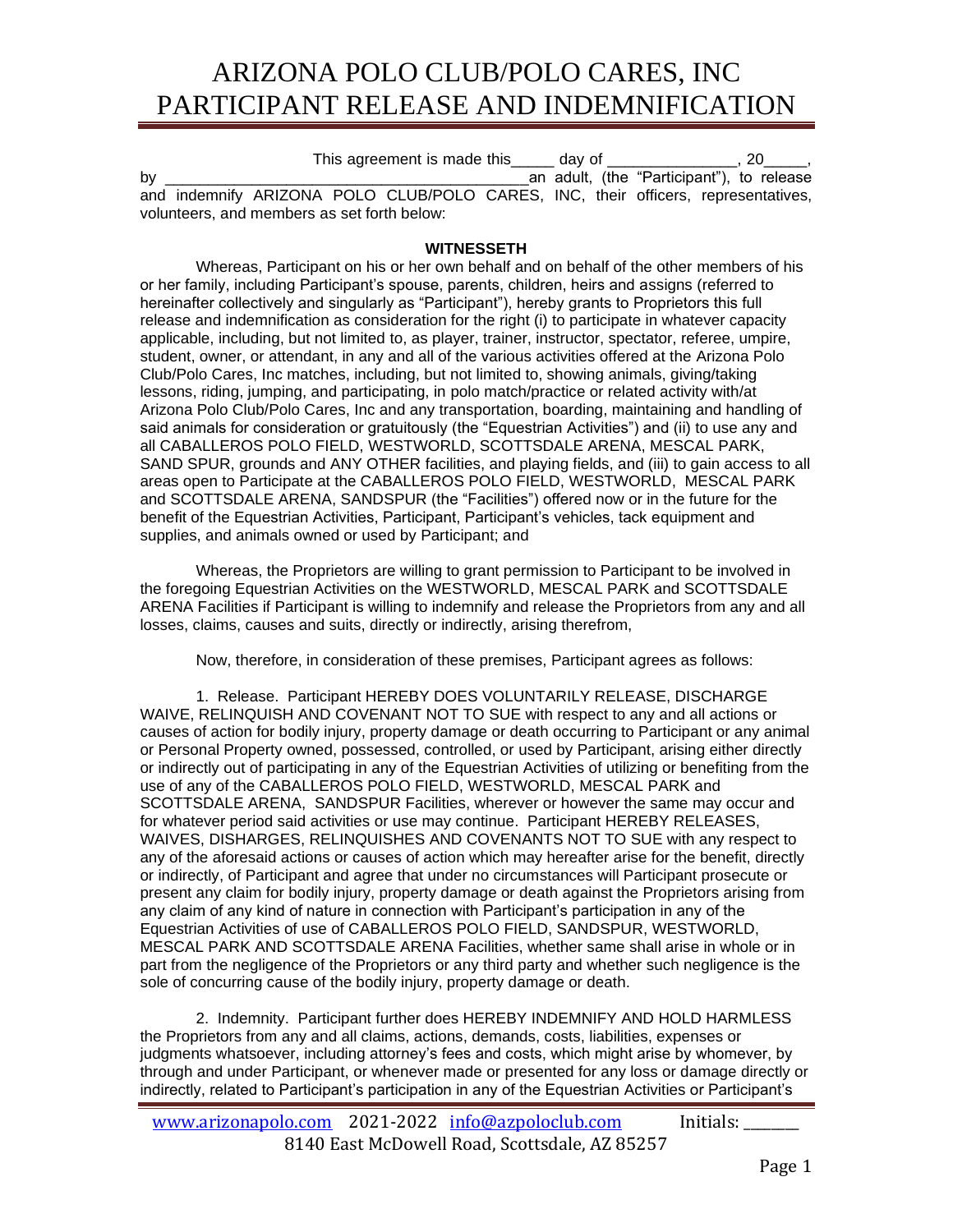## ARIZONA POLO CLUB/POLO CARES, INC PARTICIPANT RELEASE AND INDEMNIFICATION

use of any of the Facilities with/at Arizona Polo Club/Polo Cares, Inc, CABALLEROS POLO FIELD, SANDSPUR, WESTWORLD, MESCAL PARK and SCOTTSDALE ARENA. It is the intention of the parties hereto that the Participant will indemnify and protect Proprietors from the consequences of Proprietor's or any party's negligence (including others who may be participating in the Equestrian Activities in question), who may have a claim or cause of action against Proprietors that arose by, through or under Participant, whether same arises, in whole or in part, from the negligence of the Proprietors of any other party and whether such negligence is the sole of concurring cause of the bodily injury, property damage or death.

3. Defense against Claims. Participant agrees to defend Proprietors against any claims brought or actions filed against Proprietors with respect to the subject of the indemnity contained herein, whether such claims or actions are rightfully or wrongfully brought or filed. In case a claim should be brought or filed with respect to the subject of indemnity herein, Participant agrees that Proprietors can employ attorneys of their own selection to appear an defend a claim or action on behalf of Proprietors at the expense of Participant. Proprietors, at their option, shall have the sole authority for the direction of the defense, and shall be the sole judge of the acceptability of any compromise or settlement of any claims or actions against Proprietors. Participant shall upon demand pay to Proprietors all sums due to any parties by Proprietors as a result of any indemnified claim and all sums due to counsel so selected whether for invoices for services and expenses due or for retainer sums requested by such counsel in advance of services.

4. Representations. Participant hereby agrees to abide by all General Rules for Use of the Club as set forth in the USPA Handbook at all times and shall comply with all United States Polo Association rules and regulations which shall govern all polo play engaged in by Participant. Participant hereby voluntarily executes this Agreement to induce the Proprietors to permit his participation on the various Equestrian Activities offered with/at Arizona Polo Club/Polo Cares, Inc, CABALLEROS POLO FIELD, SANDSPUR, WESTWORLD, MESCAL PARK and SCOTTSDALE ARENA and Participant's use of the various Facilities of WESTWORLD and HORSE LOVERS PARK. PARTICIPANT FURTHER ACKNOWLEGES THAT SUCH PARTICIPATION AND USE IS AT PARTICIPANT'S OWN RISK AND WITHOUT ANY REPRESENTATIONS OF ANY KIND OR CHARACTER HAVING BEEN MADE TO PARTICIPANT BY THE PROPRIETORS.

5. Medical. Participant fully recognizes own risk of injury and Personal Property (as hereinafter defined) inherent in participation in any physical activity and hereby represents to the Proprietors that Participant has either consulted participant's personal physician who has consented to Participant's participation in the Equestrian Activities or has elected to forego a physical examination, but declare that Participant is physically capable of participating in the Arizona Polo Club/Polo Cares, Inc, CABALLEROS POLO FIELD, SANDSPUR, WESTWORLD, MESCAL PARK and SCOTTSDALE ARENA Equestrian Activities. Participant hereby gives consent to emergency medical or veterinary care, as the case may be, inclusive of necessary transportation in order to obtain such treatment in the event of injury to Participant or Participant's animals as the Proprietors or any one acting at the Facilities may deem appropriate. The release and indemnification set forth above extends to any and all liability arising out of or in any way connected with such provision of medical, veterinary treatment or transportation provided in the event of some emergency. PARTICIPANT HEREBY ASSUMES FULL RESPONSIBILITY FOR AND RISK OF PERSONAL INJURY, PROPERTY DAMAGE OR DEATH DUE TO THE NEGLIGENCE OF ANY PARTY HEREIN RELEASED.

6. Participant's Personal Property. Participant understands that all equipment, clothes, personal effects, jewelry, saddles, tack, supplies, animal trailers and any other personal property owned, controlled or used by Participant (the "Personal Property") and brought to CABALLEROS POLO FIELD, SANDSPUR, WESTWORLD, MESCAL PARK and SCOTTSDALE ARENA used,

[www.arizonapolo.com](http://www.arizonapolo.com/) 2021-2022 [info@azpoloclub.com](mailto:info@azpoloclub.com) Initials: 8140 East McDowell Road, Scottsdale, AZ 85257